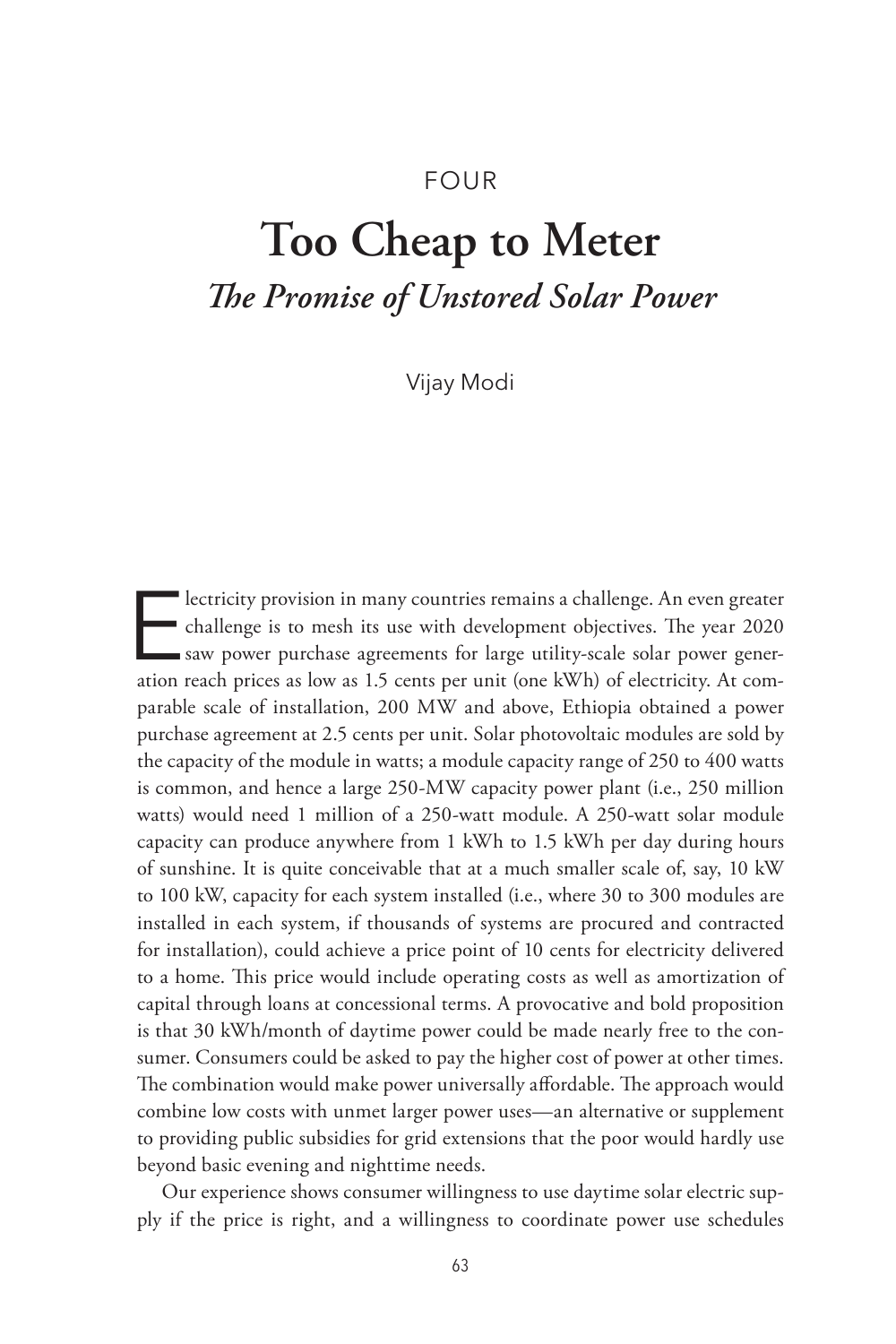among a small group to ensure high utilization. This makes possible the prospect of a programmatic installation rollout after communities develop a local management structure, identify land on which to locate solar panels, and show willingness to contribute installation labor.

Could one potentially break through electricity cost barriers in rural areas with higher adoption of electric power for everything from irrigation, processing, cooking, commerce, drinking water, battery charging, and daytime thermal comfort requirements? To do this, one could imagine a complementary community-centric public-infrastructure provision approach that leverages local labor to install hardware and/or wire, as opposed to a commercial approach of building solar home systems best suited for evening/nighttime residential consumption. Systems of this kind may not be suitable for every community in a country. But an approach that frees itself of the constraints of existing transmission and distribution wire could allow early prioritization using community self-identification, commitment, contribution, and initiative. Community ownership and management is difficult to scale, and yet we have seen that this is not impossible if well thought through, perhaps with greater ownership residing with women. This initial entry point could be followed by a pay-as-you-go service for evening. Higher daytime consumption would be a down payment for the development benefits of such low-cost power.

## **The Revolution in Utility-Scale Solar without Storage**

In 2020, the actual cost of electricity at a large utility-scale solar power generation plant fell below US\$1/watt installed, comprising the solar modules themselves and what is called balance of system (BOS) costs. Note that at an installed cost of US\$1/watt capacity, it becomes possible to supply one unit of electricity for 2.5 cents. The electricity is only produced when the sun shines, of course, but that electricity produced is competitive with the lowest-cost hydropower, cheaper than nuclear power and even coal-fired power plants. This transformative threshold, anticipated for decades, is not just an achievement for the solar industry, it is an achievement for humanity as the electricity is also clean.

With the exponential growth in production of solar photovoltaic (PV) modules, each time production doubled, the costs came down by 25 percent on average over a span of forty years, as reported by the Fraunhofer Institute. The term BOS is worth clarifying. When installations are utility-scale and designed to inject power into the electric grid, these costs generally do not include the cost of providing firm power—a term or trade for assured power over some time period. Capital equipment costs alone do not reflect the low prices of electricity produced. One also needs to lower the soft costs: financing costs that come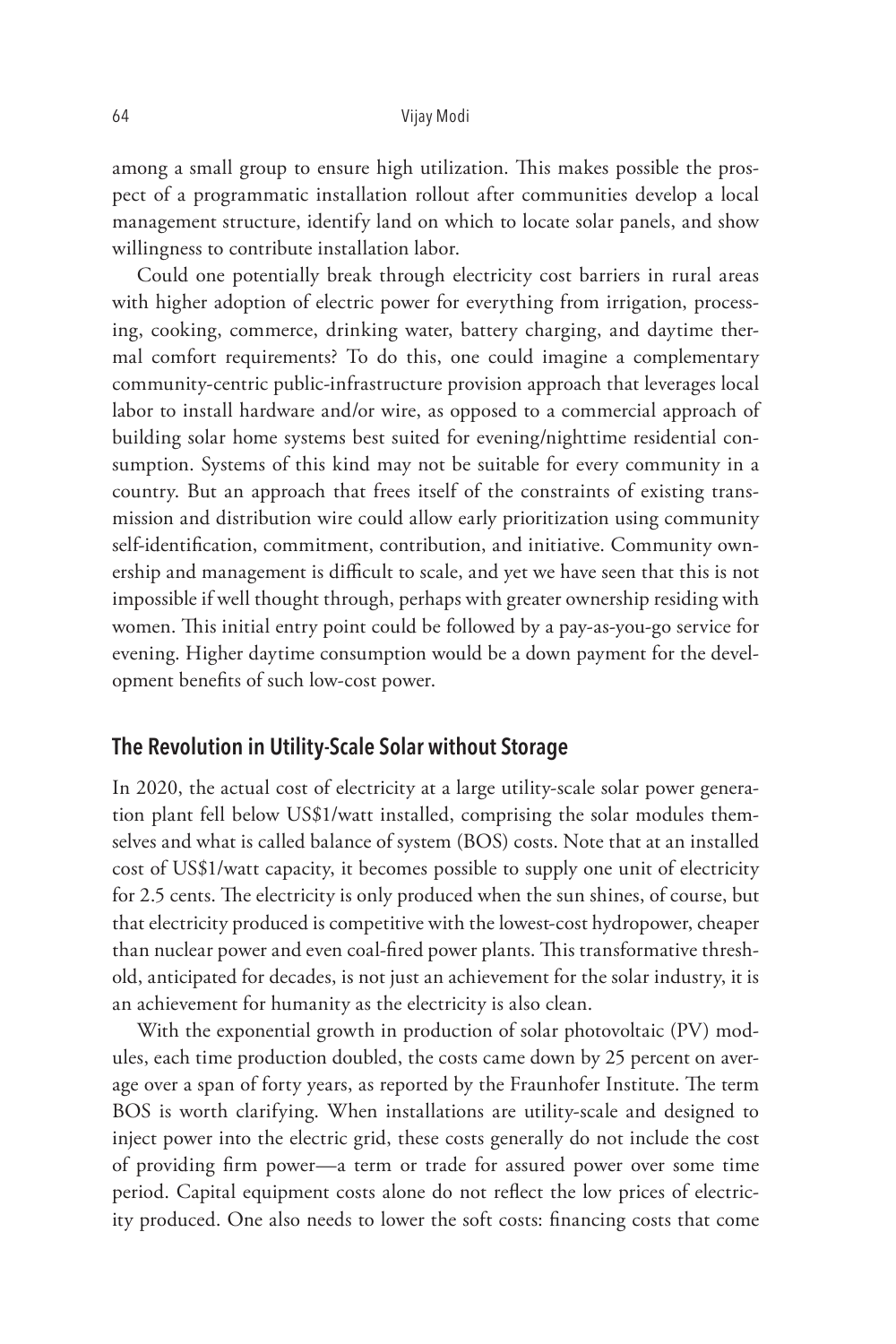down with use of proven technology and past experience and technical expertise, stable currency and exchange rates, import and transport logistics, and the cost of labor. It is these soft costs that meant that, as recently as five years ago, a solar power purchase agreement in a developing economy in Sub-Saharan Africa could have been 5 to 7 cents/kWh higher than that in a developed economy with a similar solar resource. The common explanations were around how developing economies experience higher costs of financing, worse inflation and exchange rate volatility, a poor and uncertain enabling policy environment, with a risk of contractual terms not being met. There was also a higher off-take risk in developing countries if the receiving end grid infrastructure was disrupted. So, a cause for celebration is that through a program such as Scaling Solar of the International Finance Corporation (IFC), the electric utility of a land-locked country such as Ethiopia, signed an agreement to buy power from a 250 MW utility-scale installation at a price point of 2.56 cents, or just 1 cent higher than a price point in places that combine financial stability with low costs of capital and labor. This dramatic reduction in the premiums in Sub-Saharan Africa through the IFC program demonstrates that, indeed, the soft costs can be managed, even though it is not necessarily easy to do so. These price points now offer a historic opportunity in Sub-Saharan Africa to bring nearly unconstrained low-cost supply when the sun shines.

## **The Emerging Revolution in Utility-Scale Solar with Some Storage**

Until recently, utility-scale solar did not include the costs of battery storage. Just in the last year or two, some contracts are now for solar power with some storage at the power plant, to increase the ability to supply firm power at least through some hours of the evening and night. For example, the first phase of the Los Angeles Department of Water and Power (LADWP) solar plus storage PPA included 200 MW of solar generation capacity with 400 MWh of storage. In the case of Los Angeles, as in most other settings, these arrangements allow one to reduce the dependence on electricity from higher cost and/or higher emission gas power that must otherwise complement the daytime-only nature of solar power. The "solar with some storage" paradigm avoids the kind of sharp fluctuations in power that can occur even with the passing of a cloud; allows one to modulate what one draws from the solar power plant as electricity demand changes; and extends access to solar power into the evening hours of five p.m. to ten p.m. that is, beyond the hours when the solar energy output starts to fade.

A good representation of the LADWP system is to imagine that for each 1 kW of solar power one has 2 kWh of battery storage. Let us say that 1 kW produces 6 kWh per day, of which 4 kWh is used during the day between about seven a.m.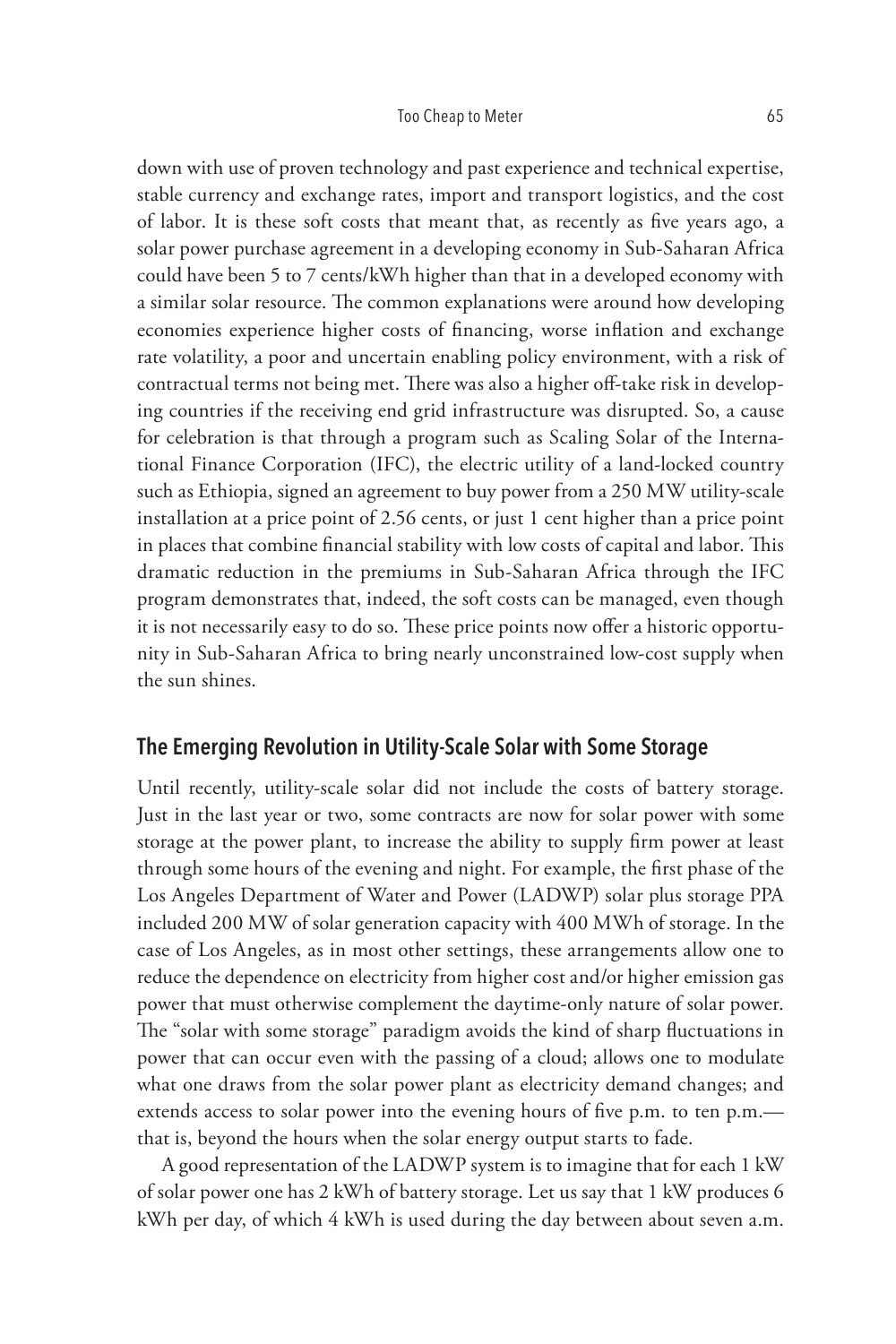and five p.m., while the other 2 kWh can be stored in the associated 2 kWh battery in order to be accessible from five p.m. to ten p.m. This allows about a third of the consumption to be in the evening. Given the costs and battery lifetimes today, it works out that the stored evening power in this arrangement is nearly four times as expensive as the daytime power.

In wealthier economies of the world, large interconnected electric grid networks can mix solar and wind power with sources that are capable of steady power delivery, such as nuclear, hydropower, gas, coal, or oil-fired generation. Such large networks allow one to overcome two hurdles; they make it possible to avoid expensive battery storage and they leverage aggregation of the electricity demands of millions of diverse customers, which makes it much easier to forecast the aggregate draw of power as it fluctuates through the day and seasons. In mixed systems, one can achieve a combination of reasonable cost of power and very reliable 24/7 electricity supply regardless of days without much sunshine. In the absence of other sources and solar plus storage, costs rapidly multiply. One cannot achieve both reasonable cost and reliable 24/7 access from solar and storage alone.

If you do not have the ability to build ecologically friendly hydropower, if geothermal resources are not present, if you do not have low-cost domestic natural gas, you might consider a grid of solar plus ample storage. You could also consider a combination of solar and wind power with some storage and diesel power for occasional backup needs.

The reason we are wedded to the solar plus storage combination for our discussion, is that it highlights the challenges of power generation in the absence of other low-cost resources. The paradigm is useful when we consider local grids that cannot easily integrate most other resources. Wind, hydro, nuclear, geothermal, natural gas, and coal-fired power are at too large a generation capacity to be viable as inputs into small-scale local grids. There is an option of including some liquid fuel (petrol, diesel, propane, or biofuel) generation, but, regardless, most such grids would end up with bulk electricity costs exceeding 50 cents/kWh.

There is another option: adopt solar with ample storage to obtain a reasonable but not complete reliability and accessibility. This way, disruptions from power could be limited to couple of hours a week and no more than a couple of days at a time, occasionally, during the year. In areas with good regular solar supply, the impact of power disruptions can be minimized.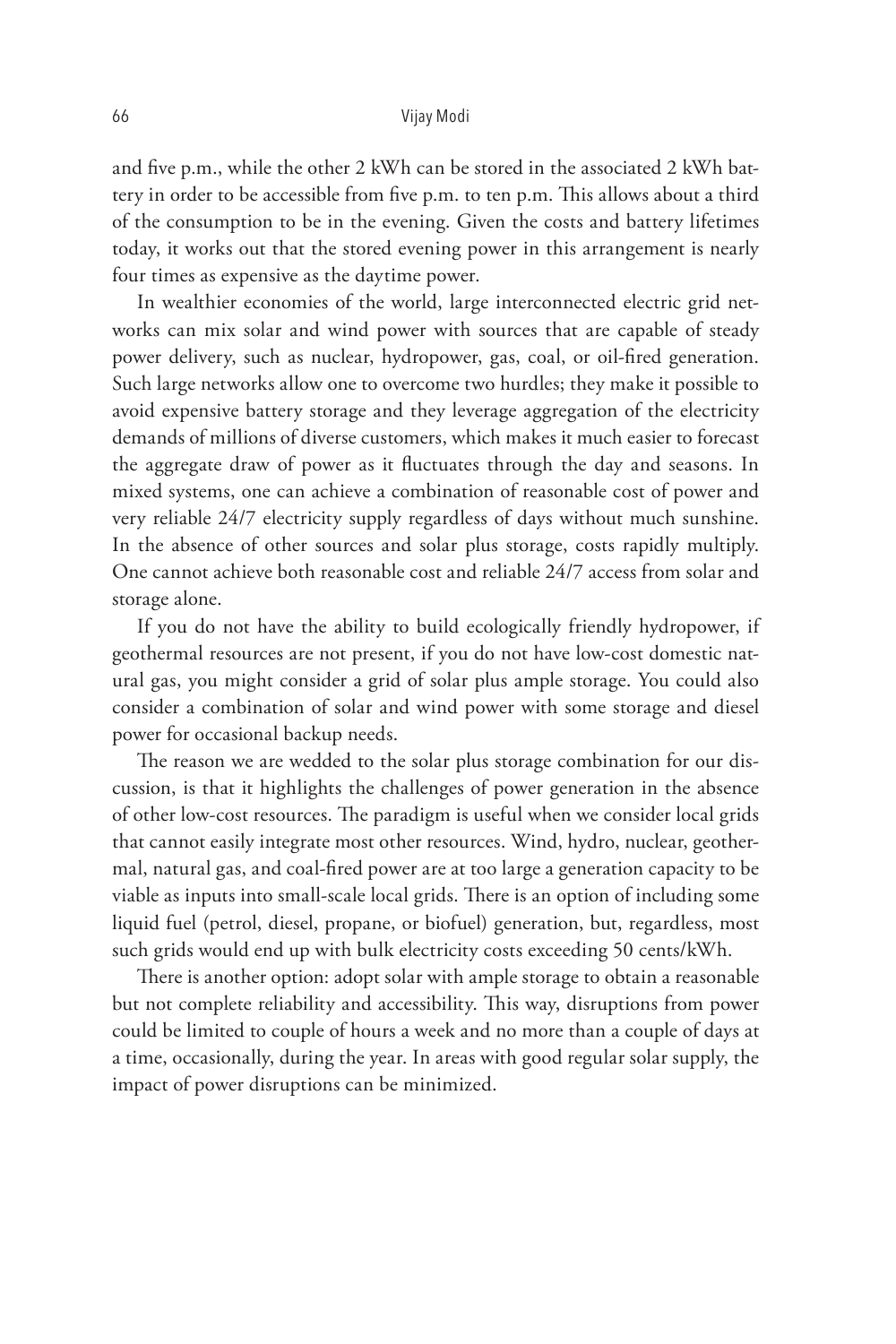# **Imagine: Utility-Scale Solar with Ample Storage without Other Energy Sources**

Imagine a thought experiment, where the only power on a local rural grid in a developing country would be from this LADWP style mix of solar and battery storage alone, one of the many scenarios that engineers contemplate for a future without fossil fuels. The system would be much smaller in capacity than the LADWP system, but the solar and storage mix would be similar. To pull this off beyond just the engineering, some conditions must be met. For every kW of solar capacity, a full sunny day might produce 6 kWh of electricity, and this must be consumed in a roughly uniform electricity draw by the grid between seven a.m. and ten p.m. If there was a lot more use than 4 kWh during the day, there would not be as much to store as needed in the evening, and if the expected evening time use exceeds 2 kWh, then there would be inadequate amount in storage. In such conditions, even a single cloudy day that produced only 3 kWh instead of 6 kWh would make the entire arithmetic go awry. Hence an electric system that looks like the LADWP system has significant challenges, unless there are other supplemental power sources or a lot more storage.

If one wants to allow for some limited variations through the day in supply and demand, such as managing without disruptions even if faced with two cloudy days in a row, then every kW of solar modules would need perhaps 10 kWh of battery storage, instead of 2 kWh. This would significantly improve the probability of reliable power delivery through the year. Let us call this paradigm "solar with ample storage," ample enough to accommodate two very cloudy days in a row. Microgrids, local grids do exploit this paradigm, obviating the need for large distribution networks in favor of a local grid with a capacity that would be commensurate with a small community need as opposed to that of a large city or a region in a country. It is the larger proportion of storage, associated circuitry, and the shorter lifetime of the battery (compared to lifetime of solar modules) that, in turn, would make the cost of such electricity as high as ten times that of unstored solar power. Since commercial microgrids must also incorporate metering and revenue collection, the retailed price multiplier can be as high as twenty times now. It is this multiplier that must be kept low in order to benefit from low-cost solar.

# **Now Imagine: A Local-Scale or Home-Scale Solar with Ample Storage Approach**

If you do not have large networked electric grids that reach every home, business, or farm, and the cost of extending the wire from that grid to your home or your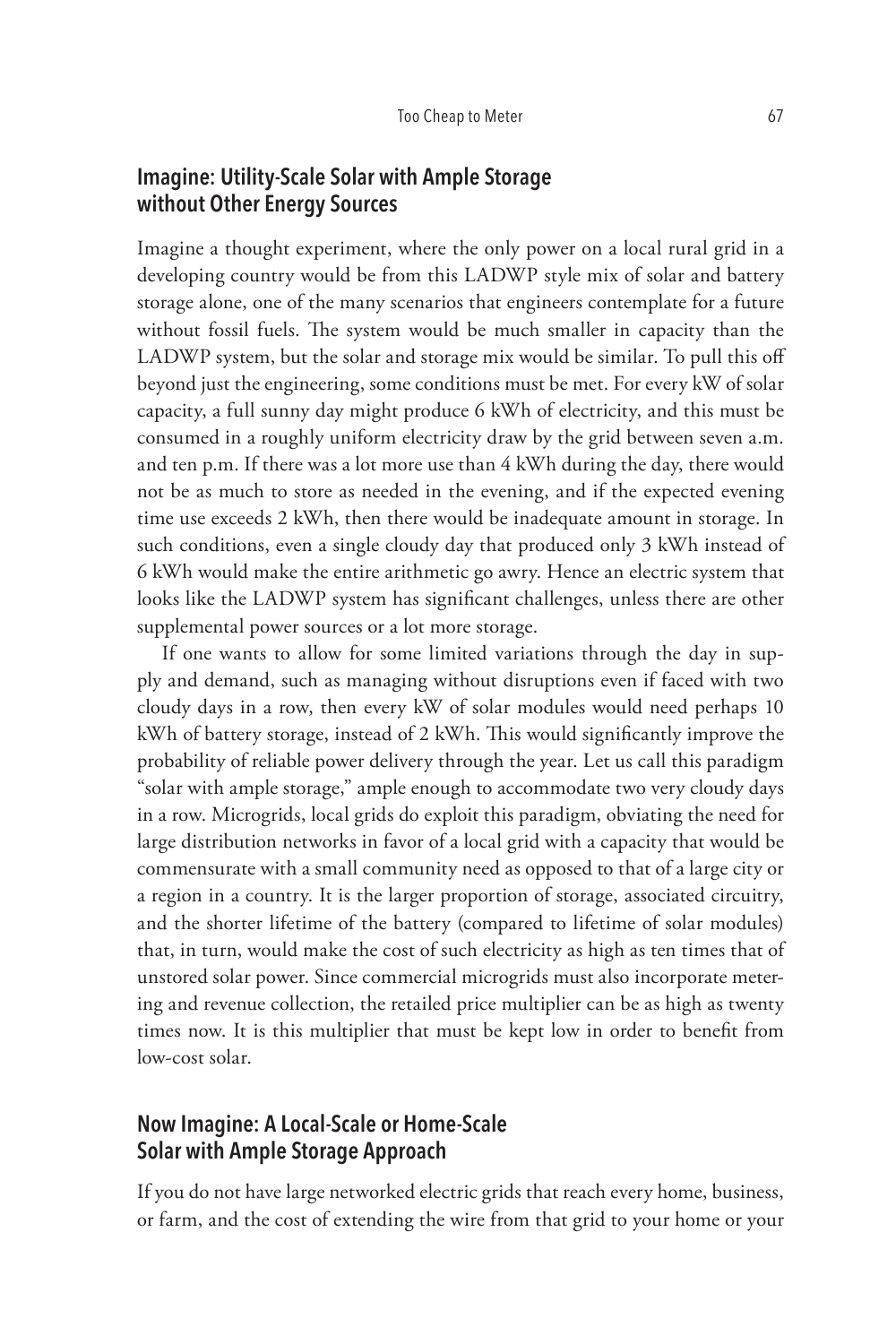farm is high, then you must rely on a local grid or your own private solution. The most common private solution today is solar with ample storage.

There are challenges with your own private solution: the electricity requirements vary over the year and your needs grow over a few years. There are diseconomies of small scale, in that an installation of a 25-watt capacity is 10 million times smaller than an installation of a 250 MW power plant.

In spite of these limitations, packaged home-scale solar with ample storage (also called solar home systems or SHS, for short, here) have seen dramatic consumer adoption levels. They meet the basic needs of a home, for now, for affordability reasons. These basic needs are evening and nighttime electricity requirements to power lighting, information (for example, TV or radio) and communication (such as a mobile device, internet) appliances.

We will also see below why these systems deliver power at prices in excess of US\$1/kWh. Poor households can afford only a few kWh of consumption at these prices, but for those whose electricity needs grow over time, or for those who need much larger consumption, the price point can be a severe constraint. Yet, these systems are popular because they can be put in place quickly without major scale diseconomies. Solar PV technology is "divisible" in a way no other energy source is today. Divisibility implies that, in principle, one 250-watt solar module<sup>1</sup> costs the same to manufacture and has the same efficiency as each of the 1 million panels that will make up the 250 MW solar power plant in Ethiopia. It is this unique feature that has already brought light to millions of homes without electricity. This option, however, does need ample storage.

## **Reality: Home-Scale Solar with Ample Storage**

A single 250-watt solar module would generously allow one to use several LED lights, a TV, a computer, and even a small refrigerator. Certainly not an air conditioner. When one includes ample battery storage, one-time upfront retail prices, including installation, approach US\$1,500. This is well beyond the means of the poor, even without counting future battery replacement costs. This high first-cost price point has discouraged the adoption of packaged systems at this scale. It remains a technological opportunity to crack in the future. Coincidentally, a conventional grid extension could also cost the utility a similar sum. (Of course, when a utility installs the identical solar module without storage at a utility-scale solar plant, the cost of installation today is from US\$150 to US\$200.)

<sup>1.</sup> Just in a handful of years, mass-manufactured full-size solar modules that were commonly 250 watts are now 300 to 400 watts. They are about the size of an entrance door in one's house.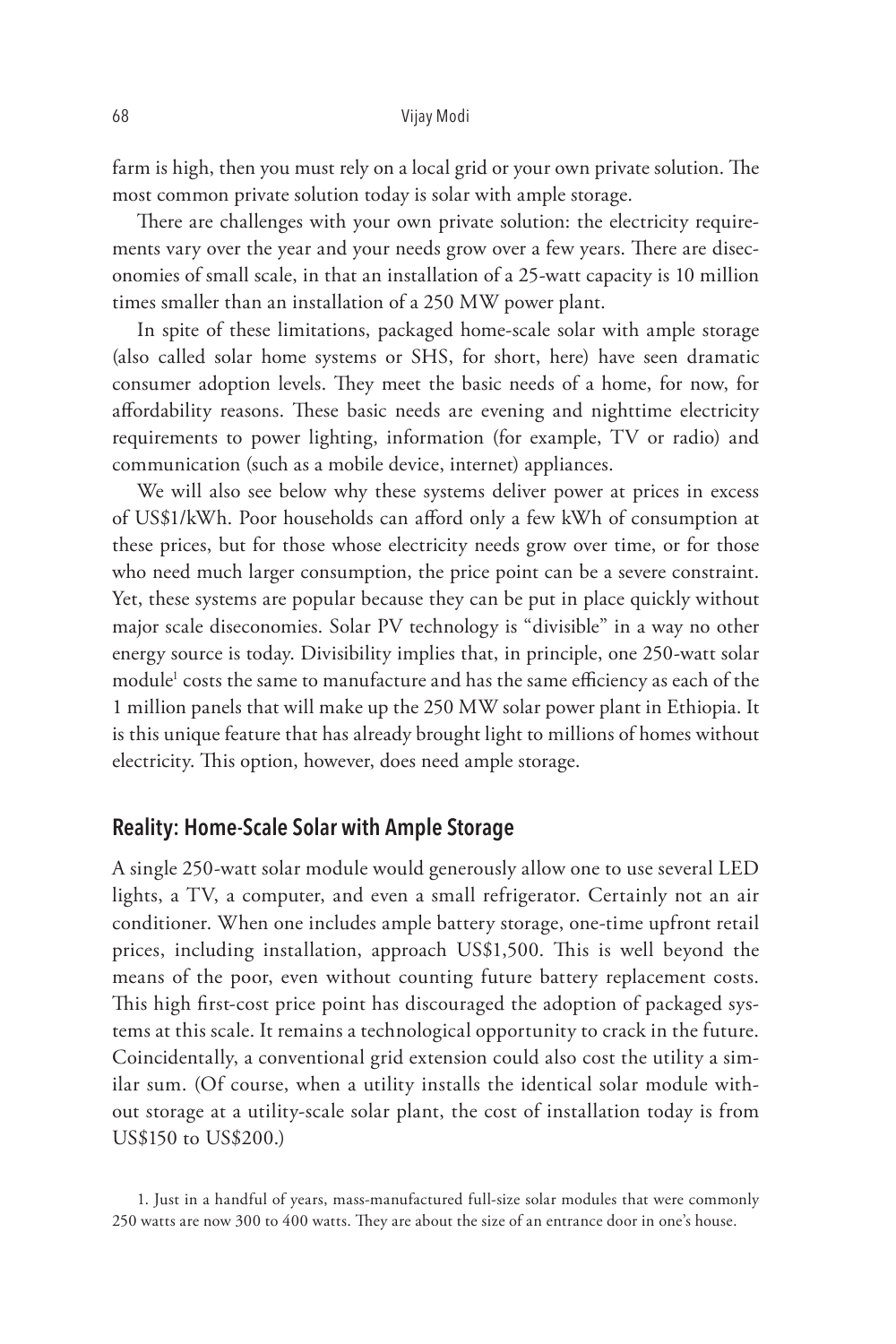The first cost limitation has meant that commercially sold solar home systems (SHS) for homes of the poor are more likely eight to ten times smaller than 250W. Thanks to divisibility, it is possible to have your own personal solar panel. Divisibility also implies that you can obtain electricity without utility wire. So, SHS have been adopted by the millions with an output of a few units of electricity per month, just enough for a few lights and enough to charge a cell phone. Even if they are larger, with the costs of batteries, electronics, and packaging, combined with unit costs of procurement, logistics, and installation, the cost of this solar power now rises to 50 cents or more per unit of electricity—that is, nearly twenty times the cost of bulk unstored solar power at utility scale. Add to this the costs of collecting payments, risk of default, and customer acquisition, and what started out as 2.5 cents/kWh of unstored solar power becomes at least US\$1/kWh when retailed to a customer.

Given how important even a small basic amount of electricity is, and the lack of other options, the poor have been willing to pay a high price per kWh for solar with ample storage for single homes. Social enterprises have tried to raise capital from those keen to support a good cause. They have worked hard to add reliably sourced, high quality products, and combined them with good-quality efficient lights and appliances. A fuller description of solar home systems is included at the end of the chapter.

# **Combining the Divisibility of Solar, Minimizing Storage, and Ensuring Higher Utilization: Can We Come Closer to Utility-Scale Economics?**

While for small household loads, the high cost of battery-backed power remains attractive, it is not so for the much larger loads that power small industry or agriculture or even household cooking. Industry or agriculture must compete in a global marketplace. Cooking must compete with free firewood and the supposedly low opportunity-cost of time, generally that of women and girls, used in collecting firewood.

The larger electrical loads could enjoy some economies of scale in ancillary hardware, as opposed to the laptop-size solar panels. Can such an approach maximize the use of solar electricity when the sun shines, by connecting multiple customers to the same supply source? Can one use smaller storage or possibly no storage?

#### *A Practical Experience in Senegal*

There is no magical technological solution. But at the scale of tens (and could be hundreds) of 250-watt panels, as opposed to one panel or a million panels, we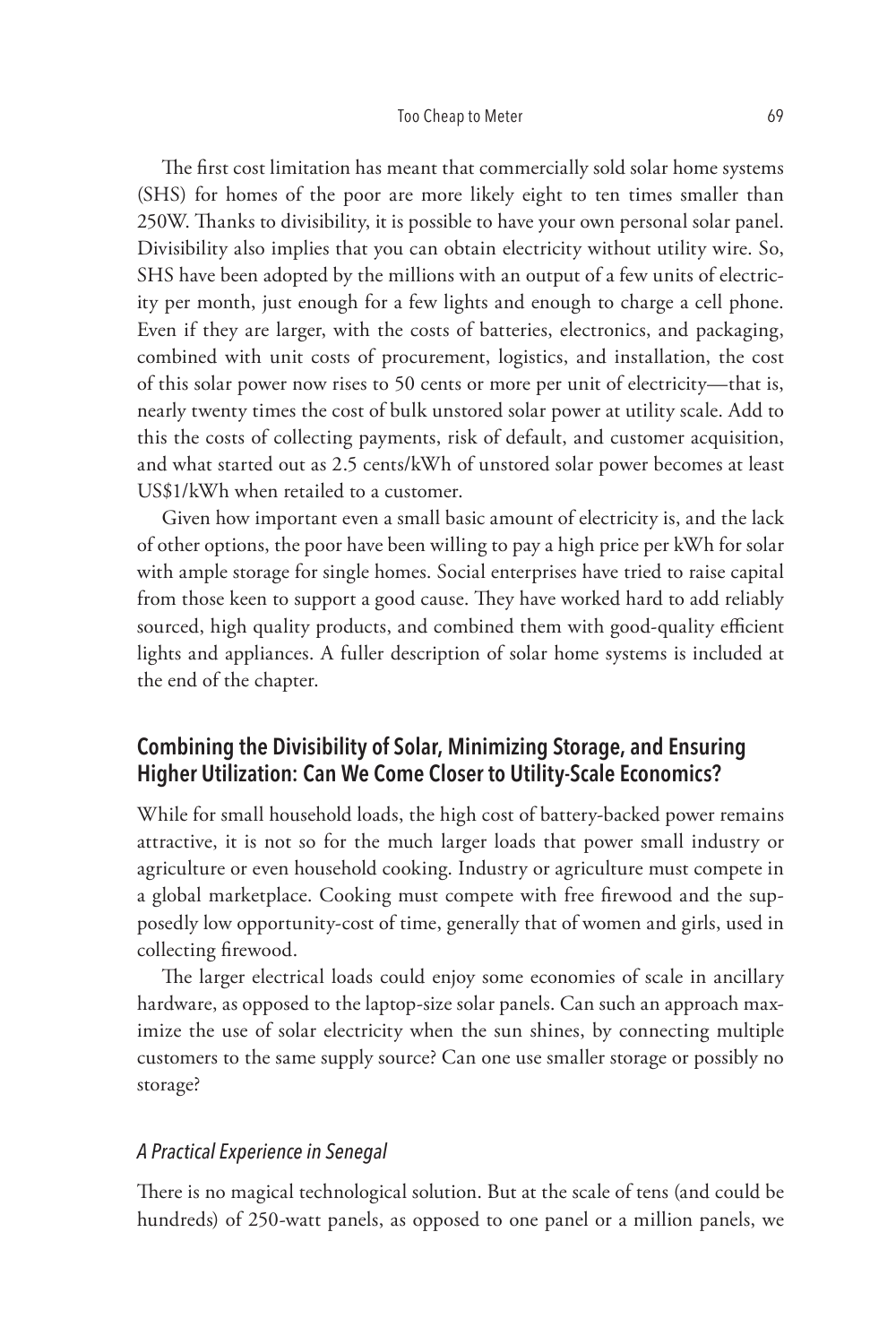were able to exploit a dimension of this missing middle when working with farmers in Senegal five years ago. We demonstrated the potential to achieve a retail price point of 20 cents/kWh if attractive financing terms could be reached. This price point includes the cost of capital. Note that with small US\$300 to US\$500 grants per household that we had access to, and which paid for distribution wire, at today's solar power costs, this would drop to 10 cents/kWh. The farmers were willing to shift their larger loads to daytime hours in order to benefit from the lower price points of daytime solar power without a utility grid connection.

An agronomist colleague of mine had introduced me to onion farmers that were otherwise hand-irrigating their small patches of land, mostly lifting buckets of water from small, shallow wells. A handful of enterprising farmers were using gasoline-powered pumps at a cost equivalent of US\$1/kWh, not an attractive proposition for poor farmers. I was told by the farmers that they could make significantly more money by putting a greater fraction of their small land holdings to onions, getting better yields, and doing two crops of onions per year rather than one, if lower-cost power was available. Listening to farmers was key to truly understanding their operational and financial constraints. They were willing to make their own investments in seeds, fertilizer, and drip lines that would save water and energy. The price points of battery-backed solar were not attractive to them, and alternative price points had to be lower than those from diesel and gasoline.

There was the option of requiring a large immediate investment from either the farmer or the utility or the government to extend utility wire to their farms. Utilities have not fully appreciated these farmer energy demands and lack the directives that would encourage them to run such wire. They do not see a strong likelihood of recouping capital costs, so view rural power provision as a losing proposition rather than a great investment in development. Regardless, the grid extension option was not immediately available to the Senegalese farmers I met. Their preference, if they had a choice, was to irrigate fields in the early morning or late evening. There might have been agronomic reasons for this, and a few also did side jobs in the daytime so could only work on their fields in the morning or evening. But they were willing to adapt and make some trade-offs if lower-cost power could be had.

One option we considered was to imagine every farmer having their own private solar panel(s) and pump. Individual systems have tremendous benefits accruing from personal stake and control. Such systems have flourished in some settings. But the main challenge with individual systems in the absence of batteries has been poor utilization. Unused power leads to higher cost. We also learned that it was not easy for individual farmers to prove their creditworthiness to a bank, so they could not finance a personal system. Individual systems that are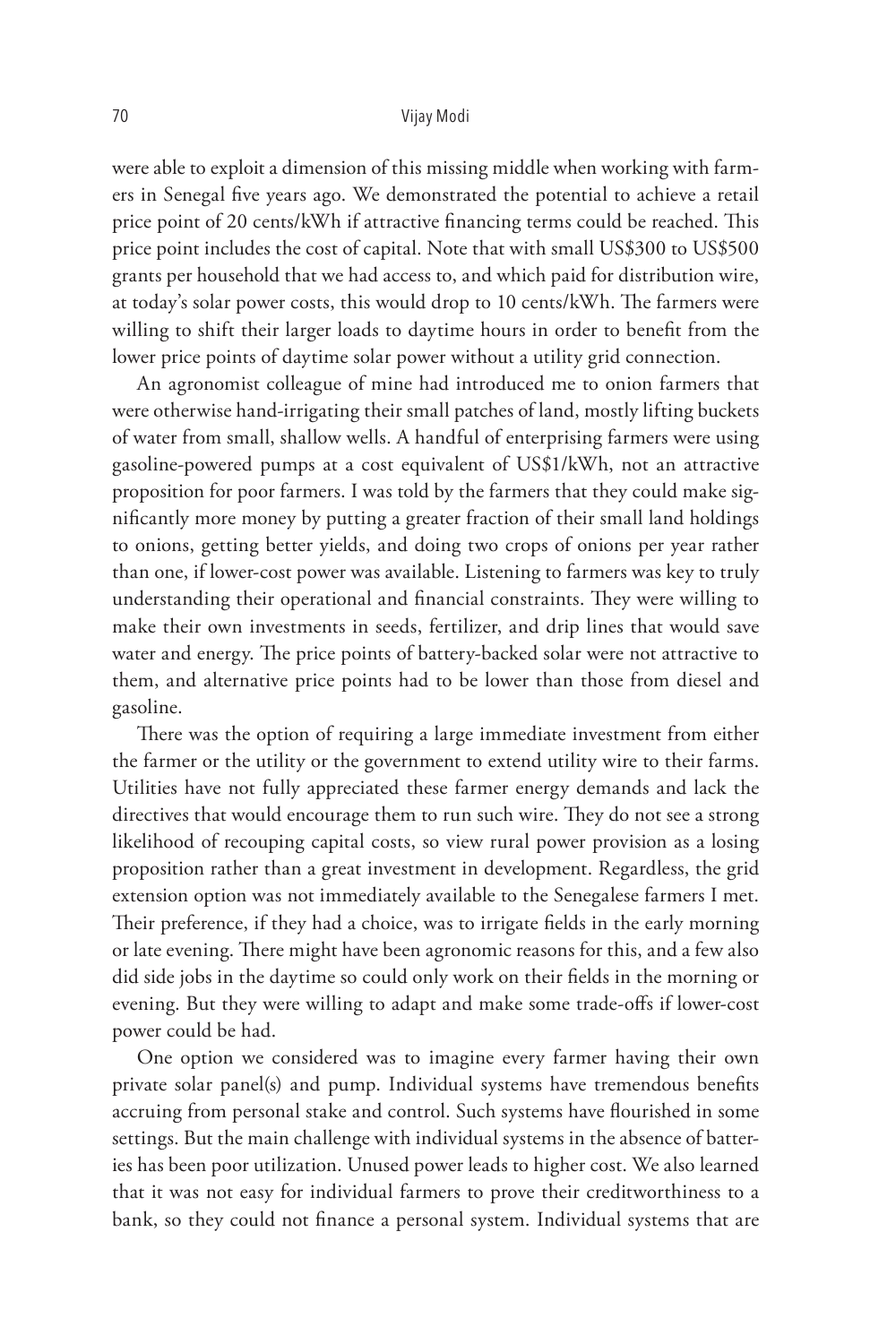mobile and low cost sometimes have even greater value for farmers whose power needs are sporadic or at multiple locations. One should not discount the value of a small liquid fuel (at present gasoline or diesel) engine powered pump that can be purchased for a low capital cost. Such a solution would be ideally suited if the power needs are for a single four-month season, or if power is only needed for a couple of times a week, or if one needs to move the system for multiple farm plots. So while a liquid fuel engine is inefficient and expensive to operate, one would not want to close the door on such choices just because solar could be attractive in the settings described here.

Through farmer dialogue, the approach we took for the specific Senegal setting was to work closely with farmer groups. They were already collaborating among themselves for marketing and sourcing of seeds and other agriculture inputs. The group would, in effect, become the owner-operator of a shared system, ensuring financing, maintenance, and payments for the power utilized. They certainly needed a way to ensure accountability of individual farmer electricity use and payments—who used how much and what they owed. They opted for a shared system that would minimize the need for storage and ensure high utilization. Buried wire from the shared solar installation ran to each individual pump, and the longest wire-run was no more than three hundred meters (a thousand feet) to allow use of a wire diameter that kept costs low. Farmers were willing to internally schedule loads in order to match the solar supply curve, thereby minimizing unused power. This is an extreme version of flexibility and demand response that a smart grid of the future is supposed to enable. The Senegal farm group approach may not be applicable everywhere, but the experience provided some lessons from this lean infrastructure and low resource setting that are summarized below.

#### **Some Lessons Learned**

First, for income generating electricity loads such as smallholder irrigation, farmers are willing to adapt their demand to timing of solar radiation and solar electric supply.

Second, the price point of supply was critical to farmers, and a battery-storage based system would have priced them out. They were willing to trade the benefits of lower price points for the inconvenience that came with timing their use with the sun and with the constraints of sharing and scheduling power off-take with others.

Third, they wanted to leverage the low cost of submersible AC pumps as opposed to far more expensive DC pumps, even though DC pumps are more efficient. This meant higher electrical power draw when the pump operates, but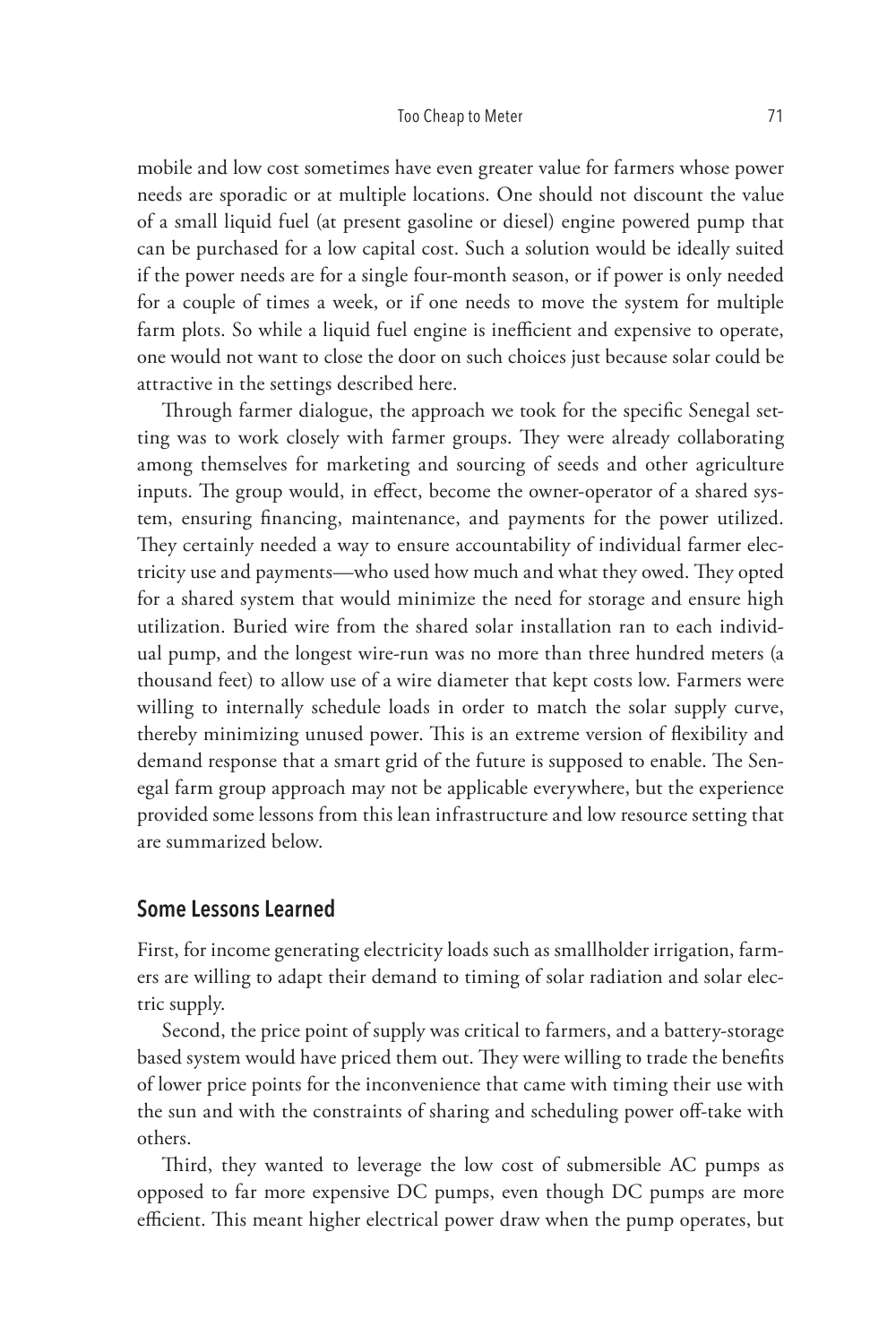using three phase AC power reduced wire sizes and made it easier for pumps to start even with partial sunshine.

Fourth, while utilization was high during cropping periods, the fact is that there was no immediate use for power for three months of the year, so an annualized utilization rate of higher than 50 percent was difficult to achieve, based on irrigation loads alone. Note that this could be different with a diversity of daytime loads beyond irrigation, the key being willingness to schedule loads.

Fifth, allowing farmer groups to make payments for pump-hours they utilized, on the day they used the pump, allowed mimicking the payment schedule for petrol or diesel fuel with which they were familiar. A shared system also allowed large anchor farmers to initiate a system, while permitting much smaller farmers to also join.

Sixth, such high-return irrigation opportunities for horticulture do not arise everywhere in the farming landscape. So early and rapidly assessed field data is of great value. We have the possibility today to combine infrastructure, agriculture, and water sector data to leverage opportunities, but also avoid the environmental disasters that groundwater pumping can lead to if done without attention to sustainable water extraction.

Seventh, shared systems at scale need coordination and local organization structure, and require direct lending either to user groups or to private sector that, in turn, provides a service. So, it is important to tailor the specific institutional details to each context. Indeed, individual systems would also play a major role. Specifically, individual systems that could move among locations would also provide value. Solar systems are, however, least suitable for this purpose.

In the case of the onion farmers (there were other horticulture crops as well) we worked with, a 7-kW system shared by seven farmers proved to be a good combination, even though subsequent use suggested sharing among three or four farmers could be viable as well. This system added US\$300 to US\$500 per farmer in costs for wire extension, but this was offset by an ability to reduce the installed solar capacity by half, to just 1 kW per farmer, compared to the 2 kW per farmer system that sole ownership would have required. The shared system allowed farmers to leverage a single large low-cost variable frequency drive (VFD) that enabled pump operation at part load, justified the higher cost of mechanical devices that allow the solar panel to track the sun, and let farmers spread the cost of managing a prepaid payment system and maintenance over multiple farmers. It turned out that, in the setting we worked in, a cluster of no more than seven farmers was about the right scale to balance the increased cost of wire with the savings from higher utilization. These tradeoffs will depend upon many factors. Certainly, the cost of wire and diversity/nature of loads is a big factor. Utilization and sizing will depend upon crop-specific water requirements, how many crops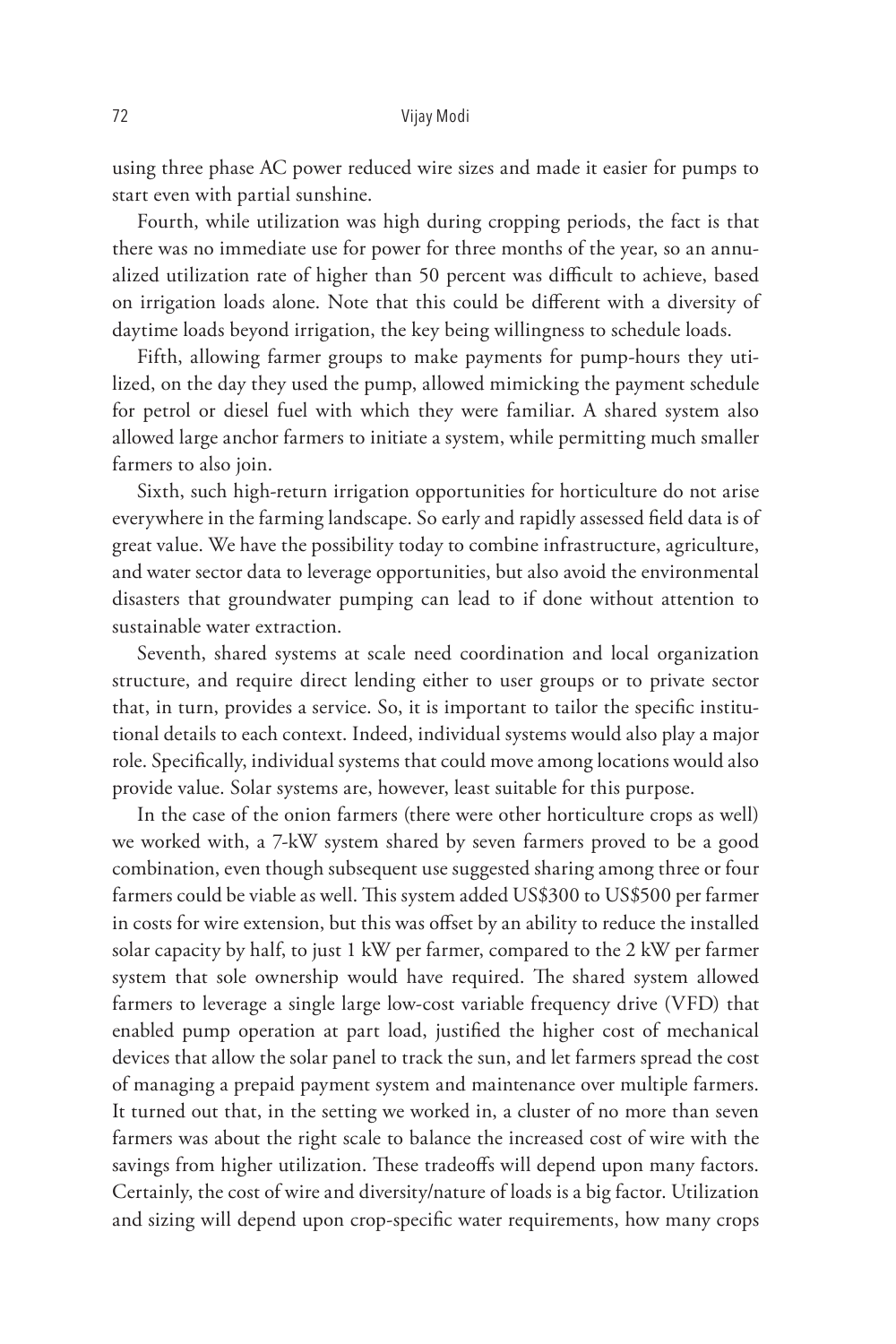per year, seasonality of demand, proximity of farmers to each other, well depths, and sustainable water yields.

My observation was that initial adopters were those with the potential to expand high-revenue horticulture crops, local water access, and an assured market for the produce, with transport services available when needed. The farmers continue to use the systems. Over the last five years, they progressively added a larger fraction of land to higher value crops.

The Senegal experience has some broader lessons for the need to combine energy and agricultural expertise in delivering rural power. There is a need to identify viable locations where farmer clusters could leverage existing or future water access and market access and produce higher value crops. This identification could be done by regional agriculture units but strengthened with tools and support at the national level to provide advice on appropriate seeds, soil fertility management techniques, and inputs in addition to energy.

Farmers also need to be assured that energy solutions are now available at much lower price points than petrol or diesel power. Energy providers need to communicate the fact that price points of 10 to 20 cents per kWh are possible if power demands are tens of kWh per month per farmer, even for as few as seven months of the year. If the demand is higher, the unit price of power could potentially be even lower. Farmers should be prepared to adapt their practices to the time when energy supply is most available, and, in turn, the optimal energy infrastructure must adapt to realities of land parcels, well locations, and water constraints.

Many agriculture or agriculture-related applications do not lend themselves to high utilization of solar power when installed at a single fixed location. Indeed, in these situations the use of proven low-capital cost engines that burn liquid hydrocarbons, such as petrol and diesel, to operate pumps should not be discounted as an option even at high operating cost. They are much easier to move around and are well adapted to periodic use. They are seen already in use by individual enterprising farmer (or several who share among themselves) that is willing to use high-cost fuel for a higher reward from horticulture or other cash crops. Such farmers played an essential role in allowing us to identify the enterprising ones who created the anchor or nucleus of larger shared solar systems in Senegal.

#### **Power that Is Too Cheap to Meter**

The nature of solar supply is such that one might want to explore the costs and benefits to society of a provocative but as yet untested proposition: If we provide a daily allotment of scheduled power between, say, eleven a.m. and two p.m., at zero cost, for the first five years of operation, to promote safe daytime electric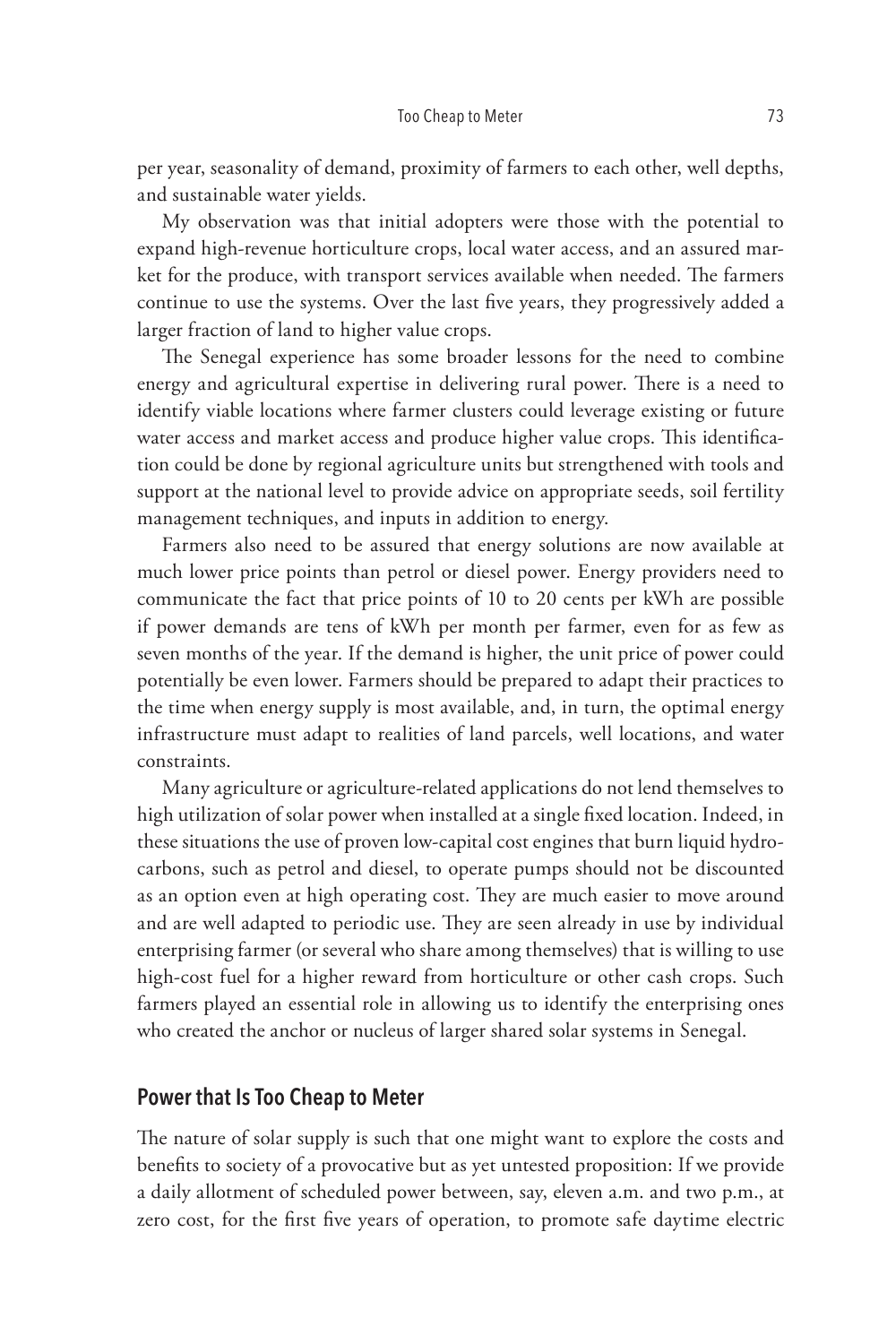cooking, then the development outcomes of that free power could exceed the costs. The big question is whether such free daytime power would completely flip the equation of how electricity is first used. Currently, cooking is probably the lowest rung on the household electricity ladder—after lighting, television, and electronics. It could be the last because it is expensive, it is not adapted to local practices, lacks appropriate appliances, or scheduled daytime power is simply not convenient for cooking. Would it alleviate the drudgery of cooking for at least one meal, perhaps not every day of the year but at least on days when the sun is shining? We do not know, but this should not be terribly difficult to determine. The poor are resourceful, women particularly so. Women have shown the ability to adapt to seasonally varying biomass availability and incomes. When it allows, they already juggle limited budgets to switch fuels between cooking tasks.

The hypothesis is that the poor will be willing to utilize the nearly free or free electricity when the sun shines, at a much higher level of consumption and with a much higher overall system utilization. We would need to carry out significant educational outreach to allow the shift from deeply rooted cultural traditions regarding when and how to cook.

Perhaps daytime productive uses of power could be provided at slight margins above cost recovery terms. This would still be attractive, compared to other options the poor have. Households would have the ability to invest in their own backup battery to accommodate evening power, whose use could grow organically as limited household budgets allow investments in storage and appliances. Batteries for lighting use alone would not be a huge burden for a poor household, due to advances in LEDs, but perhaps other appliance use at night would require added household investments.

If one can leverage the creditworthiness and the social capital of the poor, ensure the same de-risked financing for intermediate-scale systems, annual energy sales of 15,000 units of electricity could be obtained from a 10-kW system deployed at a raw cost of 10 to 20 cents per unit of power by combining household demands with the demand for productive uses. Certainly more attractive than US\$1/kWh of solar with ample storage. Not always cheaper than the grid, but then also not dependent upon large early investments that the grid needs. Such systems could feed into larger grids when they are built out and could equally leverage emerging lower-priced battery storage.

This chapter proposes some engineering approaches to improve the well-being of farmers and poor rural households in a cost-effective way. Shared solar systems can permit small farmers to raise crop productivity, diversify into horticulture, and add value with the mechanization of manual lifting of water. For poor households, I postulate that eliminating or dramatically lowering the cost of electricity during daytime hours would enable a shift toward cleaner, convenient,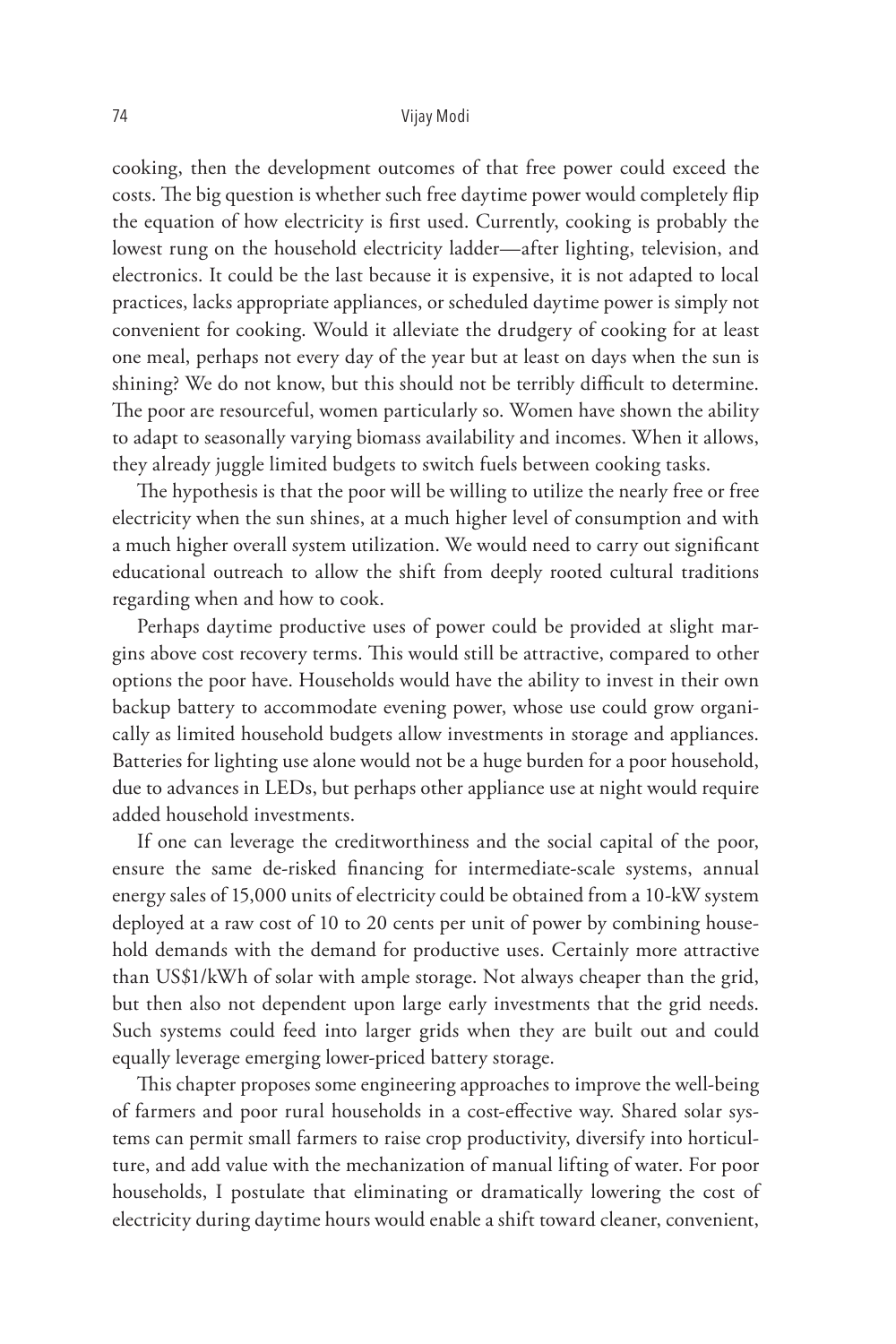and time-saving cooking practices. This could reduce the burden of collecting fuelwood enough to support better health, education, and environmental outcomes. We cannot tell exactly how cheap solar energy would change the lives of the poor—we would need carefully constructed field work, or perhaps to ask the poor themselves—but we can imagine a world in the not too distant future, where people who are currently without power or faced with exorbitant costs of power suddenly have access to very cheap solar power. We can be confident this would change their lives.

## **Appendix: Solar Home Systems**

The commercial success of solar lanterns and solar home systems (here we generically refer to them as SHS) is due to the following features:

- 1. They can be used without any grid, small or large, hence they are called off-grid systems. They can be sold as a product you can own/rent or lease.
- 2. They primarily meet evening home use applications, such as lighting and, increasingly, a television set as well. The energy services they provide revolve around evening home use, hence a solar panel is packaged with battery storage. Given that these are individual products of a fixed capacity, it is difficult to size the systems for activities that occasionally draw larger power. Moreover, the usual challenges associated with batteries' lifetime, degradation, and replacement costs remain.
- 3. These systems achieved affordability by essentially leveraging the fact that an LED light, a cell phone or a smart phone, or a television today are all built around solid-state electronics technology that is extremely energyefficient. Electricity consumption per month remains pitifully low and is generally no more than 2 to 3 kWh/month.

One should never look down on the commercial success that provides value to the poor, and SHS has been a value proposition for millions. Compared to a kerosene wick lamp, otherwise a near-universal staple of rural homes just a decade ago, a small but clean and efficient LED light cannot be beat. Charging your phone should not be a chore, either, with the most expensive electricity per kWh produced using petrol generator, which would waste ten to fifty times the electricity it would need to charge even ten cell phones at once. Yet the combined packaging of a SHS is such that the effective cost per unit of electricity from this packaged home system is an order of magnitude higher than the cost of grid supply.

To some degree, this higher cost of an off-grid supply is mitigated through